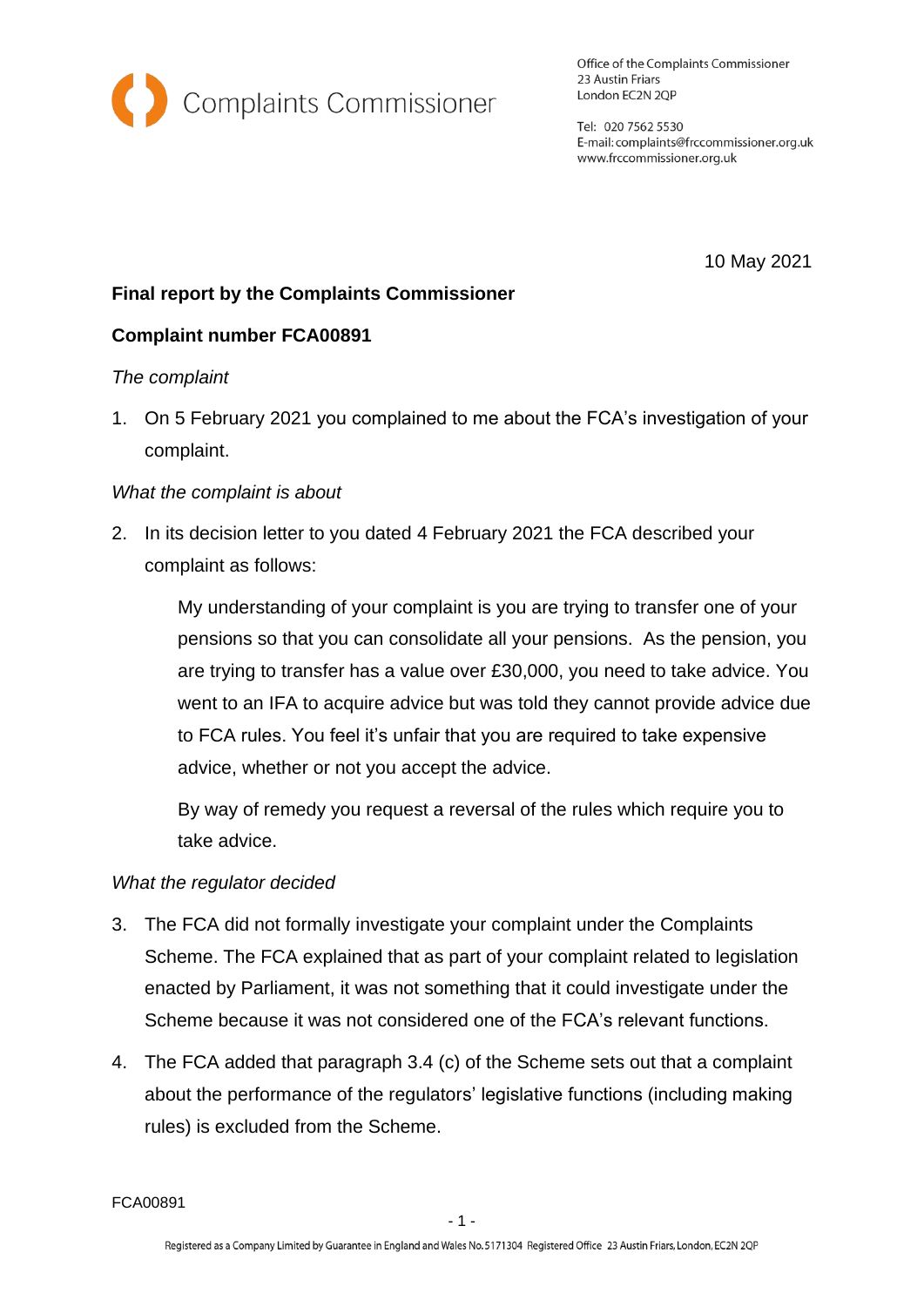5. Even though the FCA did not formally investigate your complaint it additionally provided you with information in relation to pension legislation and the FCA's work.

## *Why you are unhappy with the regulator's decision*

- 6. In your correspondence with my office you made the following complaint to me:
	- The FCA's response to you advised you to speak with your MP which you feel was a generic response.
	- You have asked for a change in the legislation, but you disagree with what the FCA have said to you and want to take it further.
	- You have applied for a pension transfer which you have done correctly from your end, but the legislation has been prohibitive and you were offered twice the amount.

# *Preliminary points (if any)*

- 7. It is important for me to highlight, matters which are excluded from the Scheme which I am unable to investigate.
- 8. Section 3.4 (c) of the Complaints Scheme provides:

## Exclusions to the Scheme

- 3.4 Excluded from the Scheme are complaints:
- c) in relation to the performance of the regulators' legislative functions as defined in the 2012 Act;

## *My analysis*

- 9. In your complaint you have stated that you have asked for a change in the legislation and the legislation has been prohibitive in relation to your pension transfer. Under the Scheme I am unable to investigate issues connected to the FCA's legislative functions. Your complaint is about the FCA's legislative functions and asking for a change in the legislation. As such I will not be able to investigate your complaint under the Complaints Scheme.
- 10. Your comments surrounding the generic response of the Complaints Investigator advising you to speak with your local MP I am unable to agree with. I would like